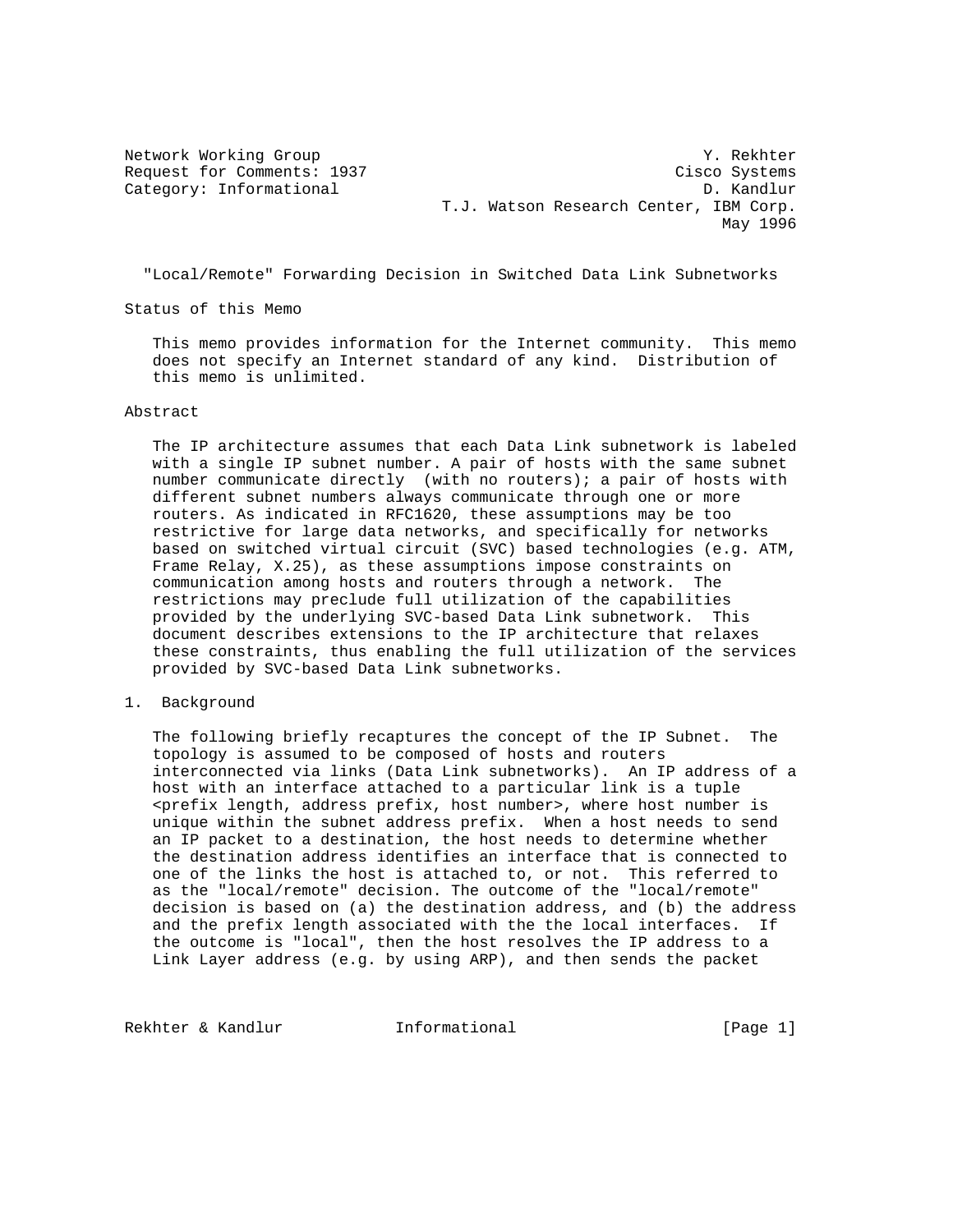directly to that destination (using the Link layer services). If the outcome is "remote", then the host uses one of its first-hop routers (thus relying on the services provided by IP routing).

 To summarize, two of the important attributes of the IP subnet model are:

 hosts with a common subnet address prefix are assumed to be attached to a common link (subnetwork), and thus communicate with each other directly, without any routers - "local";

 hosts with different subnet address prefixes are assumed to be attached to different links (subnetworks), and thus communicate with each other only through routers - "remote".

 A typical example of applying the IP subnet architecture to an SVC based Data Link subnetwork is "Classical IP and ARP over ATM" (RFC1577). RFC1577 provides support for ATM deployment that follows the traditional IP subnet model and introduces the notion of a Logical IP Subnetwork (LIS). The consequence of this model is that a host is required to setup an ATM SVC to any host within its LIS; for destinations outside its LIS the host must forward packets through a router. It is important to stress that this "local/remote" decision is based solely on the information carried by the destination address and the address and prefix lengths associated with the local interfaces.

## 2. Motivations

 The diversity of TCP/IP applications results in a wide range of traffic characteristics. Some applications last for a very short time and generate only a small number of packets between a pair of communicating hosts (e.g. ping, DNS). Other applications have a short lifetime, but generate a relatively large volume of packets (e.g. FTP). There are also applications that have a relatively long lifetime, but generate relatively few packets (e.g. Telnet). Finally, we anticipate the emergence of applications that have a relatively long lifetime and generate a large volume of packets (e.g. video-conferencing).

 SVC-based Data Link subnetworks offer certain unique capabilities that are not present in other (non-SVC) subnetworks (e.g. Ethernet, Token Ring). The ability to dynamically establish and tear-down SVCs between communicating entities attached to an SVC-based Data Link subnetwork enables the dynamic dedication and redistribution of certain communication resources (e.g. bandwidth) among the entities. This dedication and redistribution of resources could be accomplished by relying solely on the mechanism(s) provided by the Data Link

Rekhter & Kandlur **Informational** [Page 2]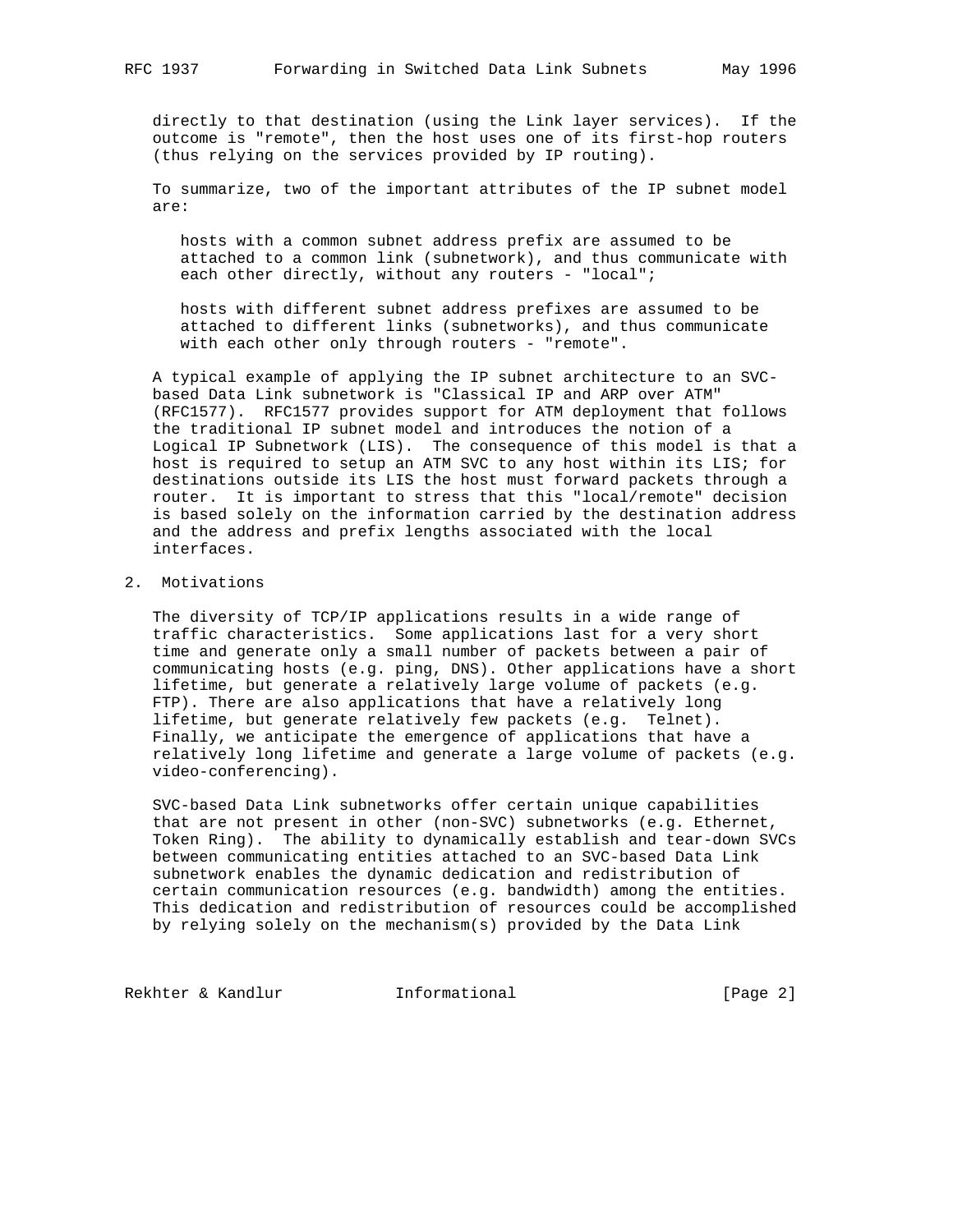layer.

 The unique capabilities provided by SVC-based Data Link subnetworks do not come "for free". The mechanisms that provide dedication and redistribution of resources have certain overhead (e.g. the time needed to establish an SVC, resources associated with maintaining a state for an SVC). There may also be a monetary cost associated with establishing and maintaining an SVC. Therefore, it is very important to be cognizant of such an overhead and to carefully balance the benefits provided by the mechanisms against the overhead introduced by such mechanisms.

 One of the key issues for using SVC-based Data Link subnetworks in the TCP/IP environment is the issue of switched virtual circuit (SVC) management. This includes SVC establishment and tear-down, class of service specification, and SVC sharing. At one end of the spectrum one could require SVC establishment between communicating entities (on a common Data Link subnetwork) for any application. At the other end of the spectrum, one could require communicating entities to always go through a router, regardless of the application. Given the diversity of TCP/IP applications, either extreme is likely to yield a suboptimal solution with respect to the ability to efficiently exploit capabilities provided by the underlying Data Link layer.

 The traditional IP subnet model is too restrictive for flexible and adaptive use of SVC-based Data Link subnetworks - the use of a subnetwork is driven by information completely unrelated to the characteristics of individual applications. To illustrate the problem consider "Classical IP and ARP over ATM" (RFC1577). RFC1577 provides support for ATM deployment that follows the traditional IP subnet model, and introduces the notion of a Logical IP Subnetwork (LIS). The consequence of this model is that a host is required to setup an SVC to any host within its LIS, and it must forward packets to destinations outside its LIS through a router. This "local/remote" forwarding decision, and consequently the SVC management, is based solely on the information carried in the source and destination addresses and the subnet mask associated with the source address and has no relation to the nature of the applications that generated these packets.

3. QoS/Traffic Driven "Local/Remote" Decision

 Consider a host attached to an SVC-based Data Link subnetwork, and assume that the "local/remote" decision the host could make is not constrained by the IP subnet model. When such a host needs to send a packet to a destination, the host might consider any of the following options:

Rekhter & Kandlur **Informational** [Page 3]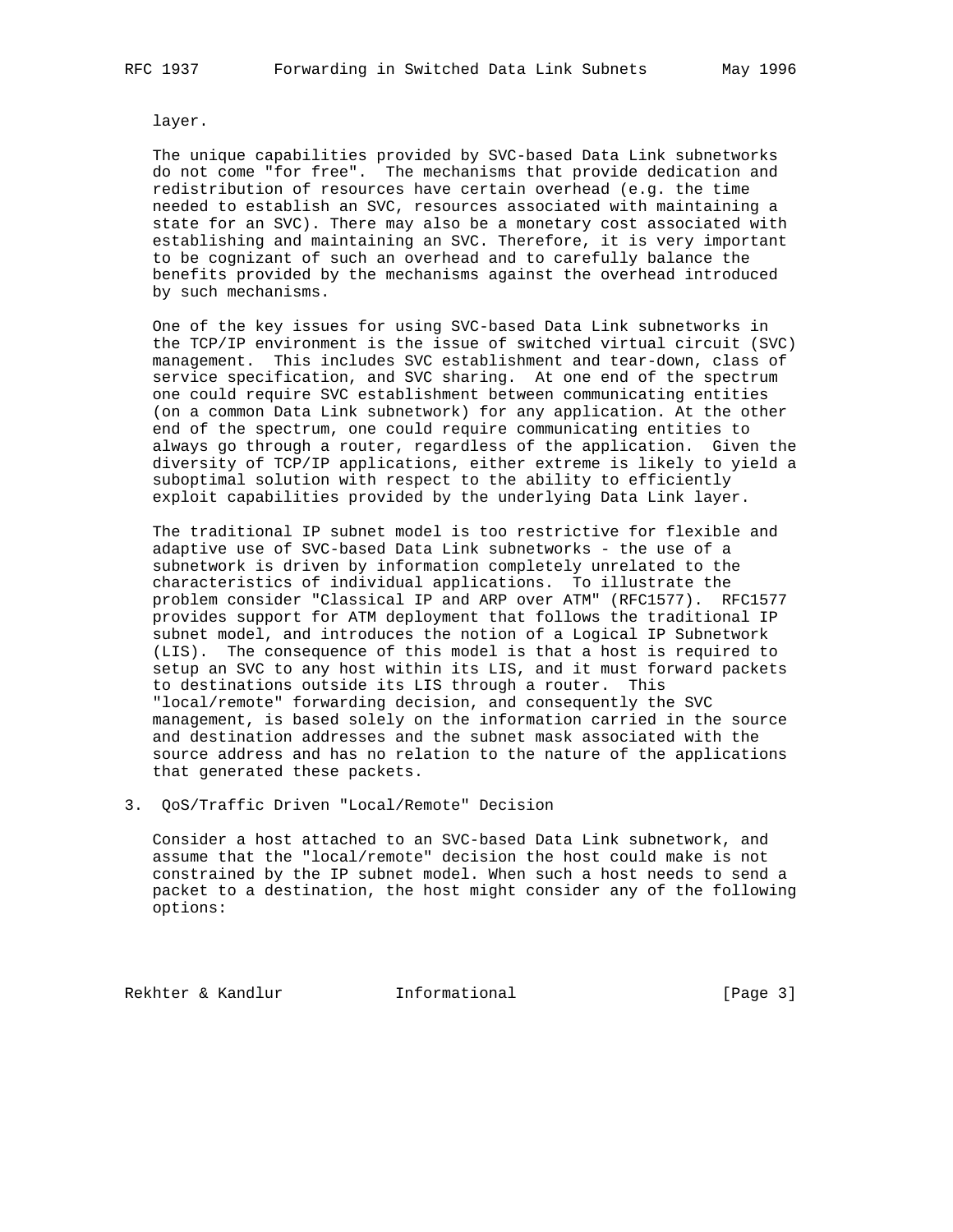Use a best-effort SVC to the first hop router.

 Use an SVC to the first hop router dedicated to a particular type of service (ie: predictive real time).

Use a dedicated SVC to the first hop router.

 Use a best-effort SVC to a router closer to the destination than the first hop router.

 Use an SVC to a router closer to the destination than the first hop router dedicated to a particular type of service.

 Use a dedicated SVC to a router closer to the destination than the first hop router.

 Use a best-effort SVC directly to the destination (if the destination is on the same Data Link subnetwork as the host).

 Use an SVC directly to the destination dedicated to a particular type of service (if the destination is on the same Data Link subnetwork as the host).

 Use a dedicated SVC directly to the destination (if the destination is on the same Data Link subnetwork as the host).

 In the above we observe that the forwarding decision at the host is more flexible than the "local/remote" decision of the IP subnet model. We also observe that the host's forwarding decision may take into account QoS and/or traffic requirements of the applications and/or cost factors associated with establishing and maintaining a VC, and thus improve the overall SVC management. Therefore, removing constraints imposed by the IP subnet model is an important step towards better SVC management.

3.1 Extending the scope of possible "local" outcomes

 A source may have an SVC (either dedicated or shared) to a destination if both the source and the destination are on a common Data Link subnetwork. The ability to create and use the SVC (either dedicated or shared) is completely decoupled from the source and destination IP addresses, but is instead coupled to the QoS and/or traffic characteristics of the application. In other words, the ability to establish a direct VC (either dedicated or shared) between a pair of hosts on a common Data Link subnetwork has nothing to do with the IP addresses of the hosts. In contrast with the IP subnet model (or the LIS mode), the "local" outcome becomes divorced from the addressing information.

Rekhter & Kandlur **Informational** [Page 4]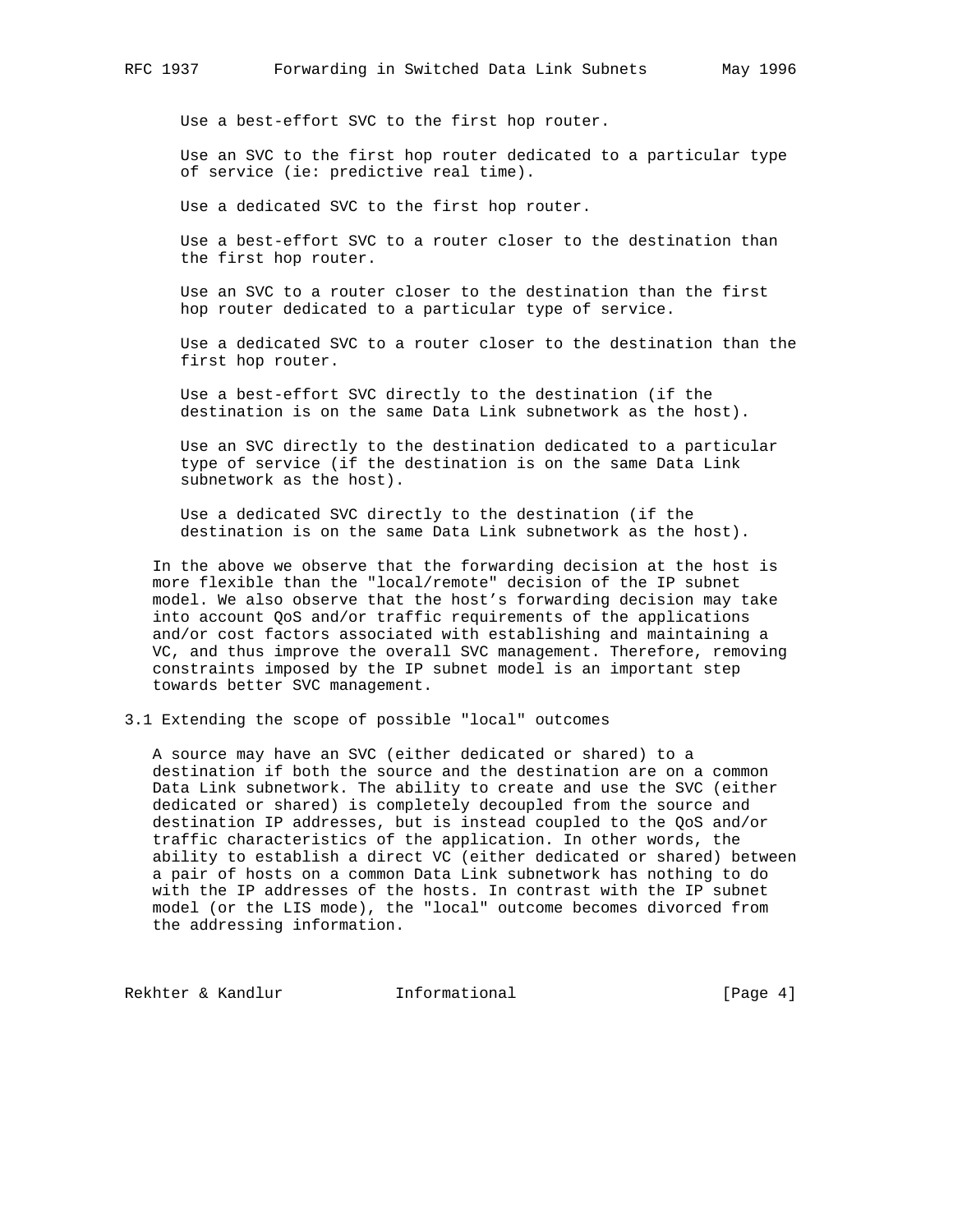## 3.2 Allowing the "remote" outcome where applicable

 A source may go through one or more routers to reach a destination if either (a) the destination is not on the same Data Link subnetwork as the source, or (b) the destination is on the same Data Link subnetwork as the source, but the QoS and/or traffic requirements of the application on the source do not justify a direct (either dedicated or shared) VC.

 When the destination is not on the same Data Link subnetwork as the source, the source may select between either (a) using its first-hop (default) router, or (b) establishing a "shortcut" to a router closer to the destination than the first-hop router. The source should be able to select between these two choices irrespective of the source and destination IP addresses.

 When the destination is on the same Data Link subnetwork as the source, but the QoS and/or traffic requirements do not justify a direct VC, the source should be able to go through a router irrespective of the source and destination IP addresses.

 In contrast with the IP subnet model (or the LIS model) the "remote" outcome, and its particular option (first-hop router versus router closer to the destination than the first-hop router), becomes decoupled from the addressing information.

3.3 Sufficient conditions for direct connectivity

 The ability of a host to establish an SVC to a peer on a common switched Data Link subnetwork is predicated on its knowledge of the Link Layer address of the peer or an intermediate point closer to the destination. This document assumes the existence of mechanism(s) that can provide the host with this information. Some of the possible alternatives are NHRP, ARP, or static configuration; other alternatives are not precluded. The ability to acquire the Link Layer address of the peer should not be viewed as an indication that the host and the peer can establish an SVC - the two may be on different Data Link subnetworks, or may be on a common Data Link subnetwork that is partitioned.

3.4 Some of the implications

 Since the "local/remote" decision would depend on factors other than the addresses of the source and the destination, a pair of hosts may simultaneously be using two different means to reach each other, forwarding traffic for applications with different QoS/and or traffic characteristics differently.

Rekhter & Kandlur **Informational** [Page 5]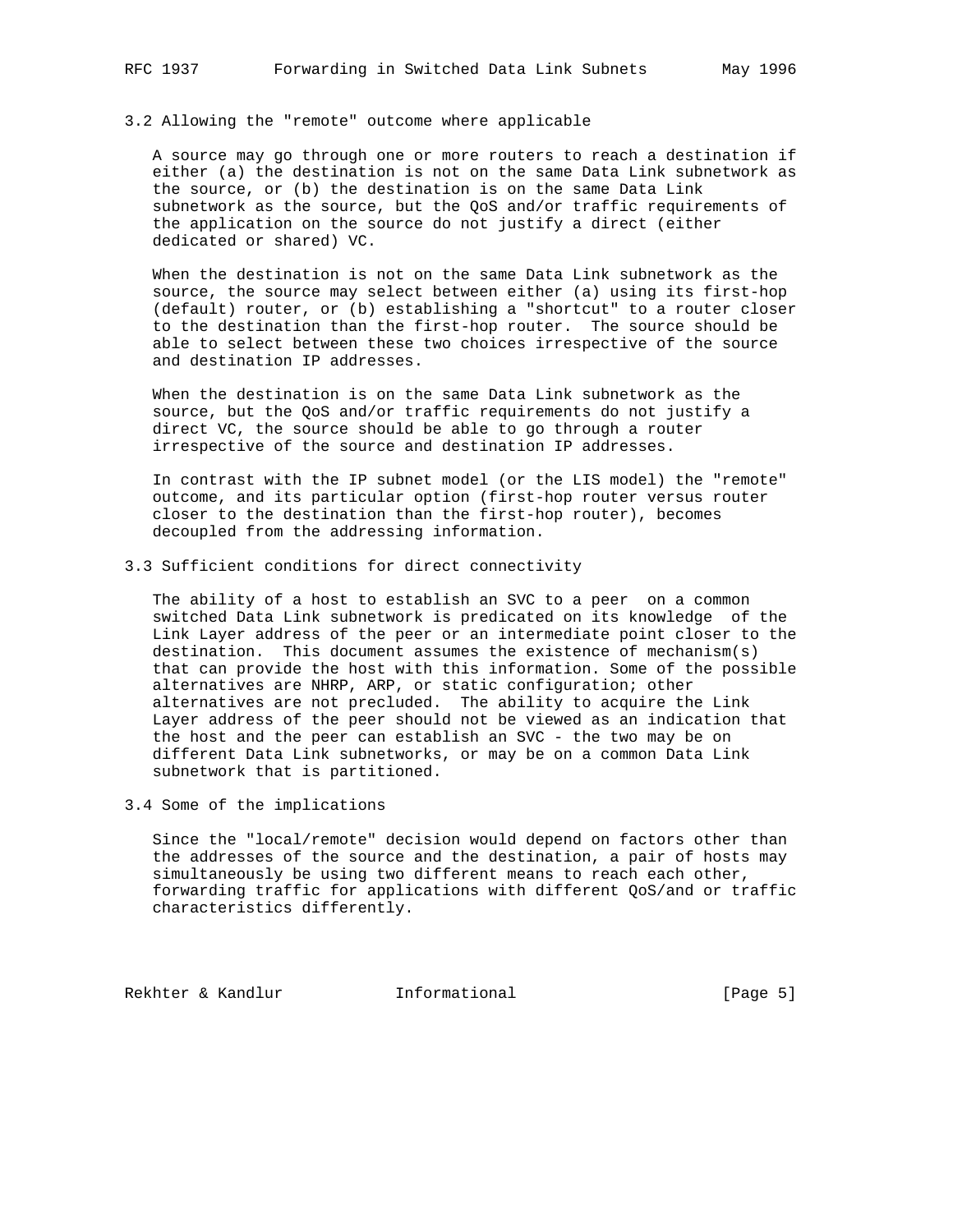## 3.5 Address assignment

 It is expected that if the total number of hosts and routers on a common SVC-based Data Link subnetwork is sufficiently large, then the hosts and routers could be partitioned into groups, called Local Addressing Groups (LAGs). Each LAG would have hosts and routers. The routers within a LAG would act as the first-hop routers for the hosts in the LAG. If the total number of hosts and routers is not large, then all these hosts and routers could form a single LAG. Criteria for determining LAG sizes are outside the scope of this document.

 To provide scalable routing each LAG should be given an IP address prefix, and elements within the LAG should be assigned addresses out of this prefix. The routers in a LAG would then advertise (via appropriate routing protocols) routes to the prefix associated with the LAG. These routes would be advertised as "directly reachable" (with metric 0). Thus, routers within a LAG would act as the last-hop routers for the hosts within the LAG.

## 4. Conclusions

 Different approaches to SVC-based Data Link subnetworks used by TCP/IP yield substantially different results with respect to the ability of TCP/IP applications to efficiently exploit the functionality provided by such subnetworks. For example, in the case of ATM both LAN Emulation [LANE] and "classical" IP over ATM [RFC1577] localize host changes below the IP layer, and therefore may be good first steps in the ATM deployment. However, these approaches alone are likely to be inadequate for the full utilization of ATM.

 It appears that any model that does not allow SVC management based on QoS and/or traffic requirements will preempt the full use of SVC based Data Link subnetworks. Enabling more direct connectivity for applications that could benefit from the functionality provided by SVC-based Data Link subnetworks, while relying on strict hop by hop paths for other applications, could facilitate exploration of the capabilities provided by these subnetworks.

 While this document does not define any specific coupling between various QoS, traffic characteristics and other parameters, and SVC management, it is important to stress that efforts towards standardization of various QoS, traffic characteristics, and other parameters than an application could use (through an appropriate API) to influence SVC management are essential for flexible and adaptive use of SVC-based Data Link subnetworks.

Rekhter & Kandlur **Informational** [Page 6]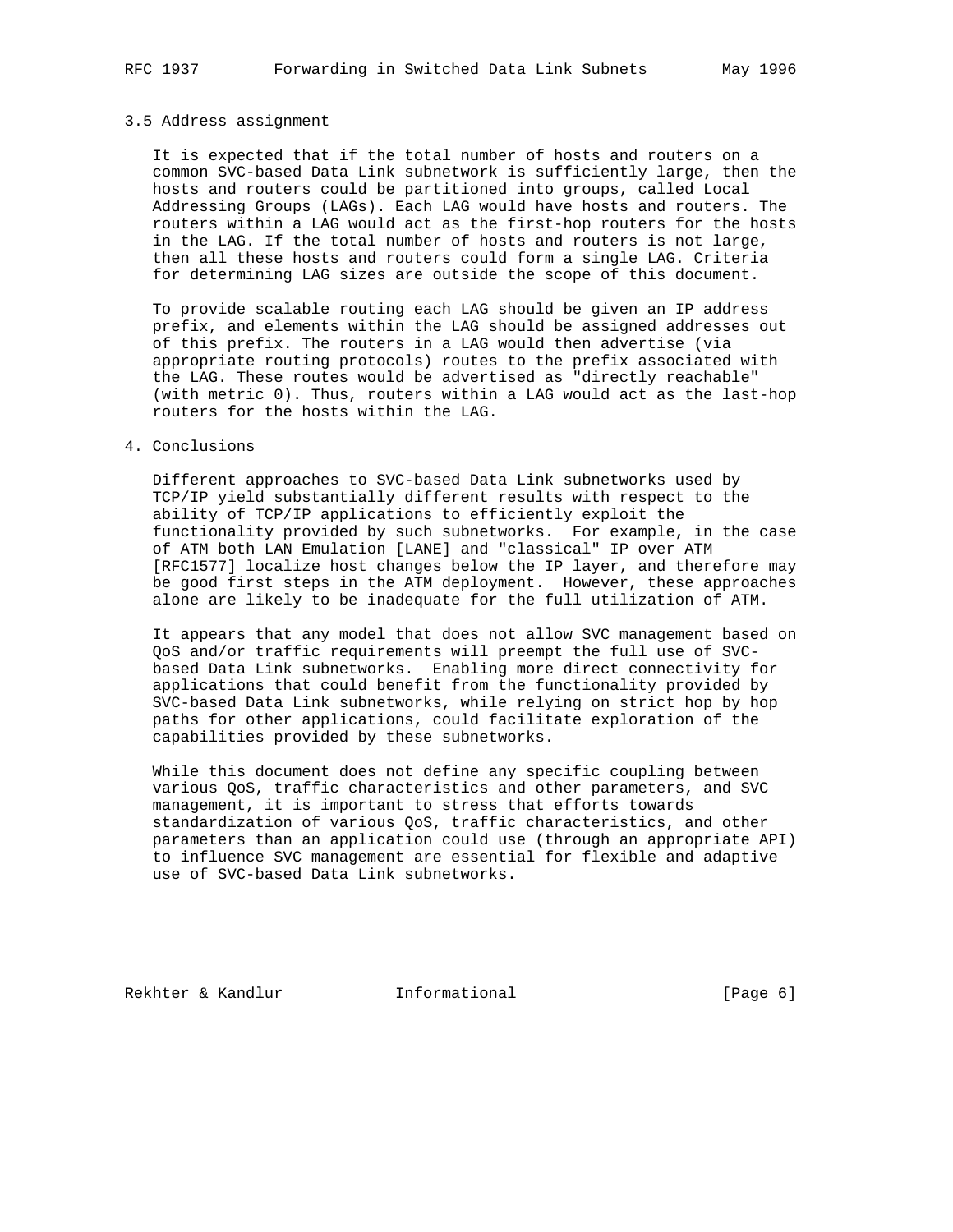The proposed model utilizes the SVC-based infrastructure for the applications that could benefit from the capabilities supported within such an infrastructure, and takes advantage of a router-based overlay for all other applications. As such it provides a balanced mix of router-based and switch-based infrastructures, where the balance could be determined by the applications requirements.

5. Security Considerations

Security issues are not discussed in this memo.

6. Acknowledgements

 The authors would like to thank Joel Halpern (NewBridge), Allison Mankin (ISI), Tony Li (cisco Systems), Andrew Smith (BayNetworks), and Curtis Villamizar (ANS) for their review and comments.

References

 [LANE] "LAN Emulation over ATM specification - version 1", ATM Forum, Feb.95.

 [Postel 81] Postel, J., Sunshine, C., Cohen, D., "The ARPA Internet Protocol", Computer Networks, 5, pp. 261-271, 1983.

 [RFC792] Postel, J., "Internet Control Message Protocol- DARPA Internet Program Protocol Specification", STD 5, RFC 792, ISI, September 1981.

 [RFC1122] Braden, R., Editor, "Requirements for Internet Hosts - Communication Layers", STD 3, RFC 1122, USC/ISI, October 1989.

[RFC1577] Laubach, M., "Classical IP and ARP over ATM", January 1994.

 [RFC1620] Braden, R., Postel, J., Rekhter, Y., "Internet Architecture Extensions for Shared Media", May 1994.

 [RFC1755] Perez, M., Liaw, F., Grossman, D., Mankin, A., Hoffman, E., Malis, A., "ATM Signalling Support for IP over ATM", January 1995.

Rekhter & Kandlur **Informational** [Page 7]